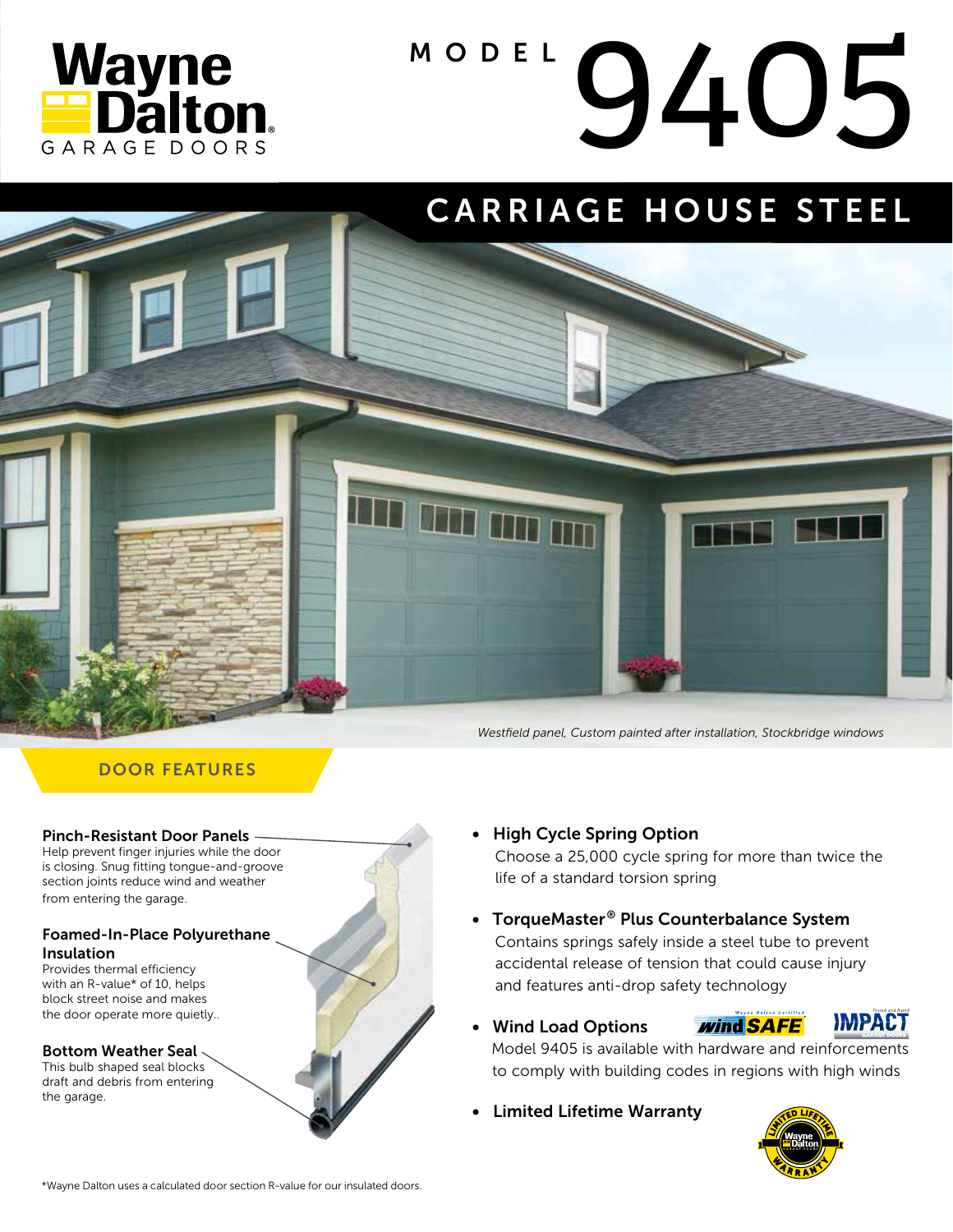

Newport



Lexington Charleston Bellview Hampton

Westfield Providence Oak Park

| Oak Park |  |
|----------|--|
|          |  |
|          |  |
|          |  |
|          |  |

Available in 8', 9', 10', 15', 16' and 18' wide by 7' and 8' high. Doors measuring over 15' wide come with a double-car door design, which is equivalent to 2 single-car doors side by side. See dealer for details on double car door designs for Hampton and Camden.

Camden



#### Painted Finishes











White (Standard) Almond Clay Gray Gray Green Brown



#### Two-Toned Painted Finishes

All door sections will be painted in the color chosen. All trim pieces will be white.



Green/White Gray/White Clay/White







Wayne Dalton's custom painting process offers more than 6,000 colors. See dealer for details.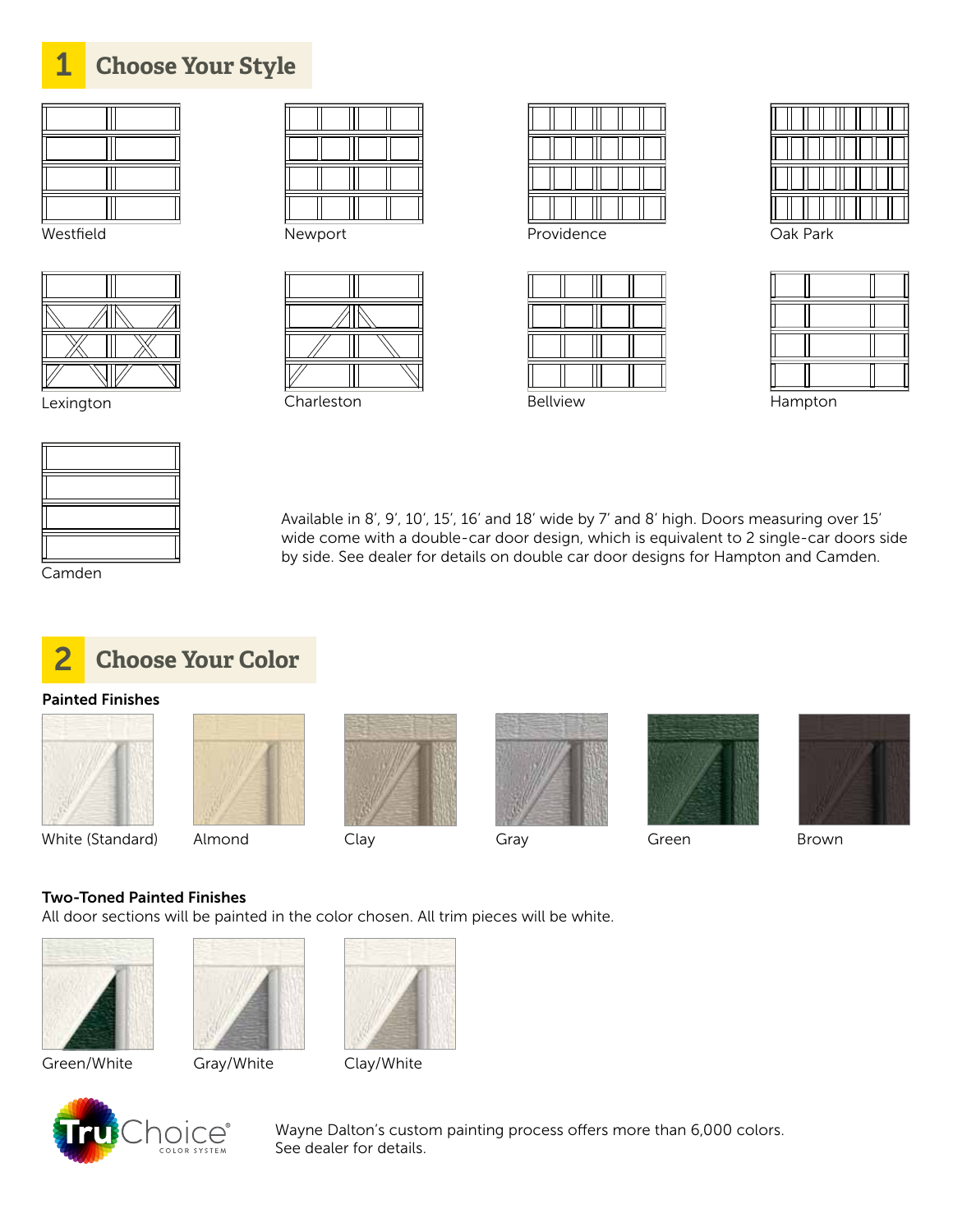

Cascade III Clear II



H Stockbridge





Arched Stockton Double

#### Glass Options



Clear







Obscure Satin Etched Privacy





Stockton III Arched Stockton



Arched Stockton Single





Gray Tinted Green Tinted Bronze Tinted









[ ]